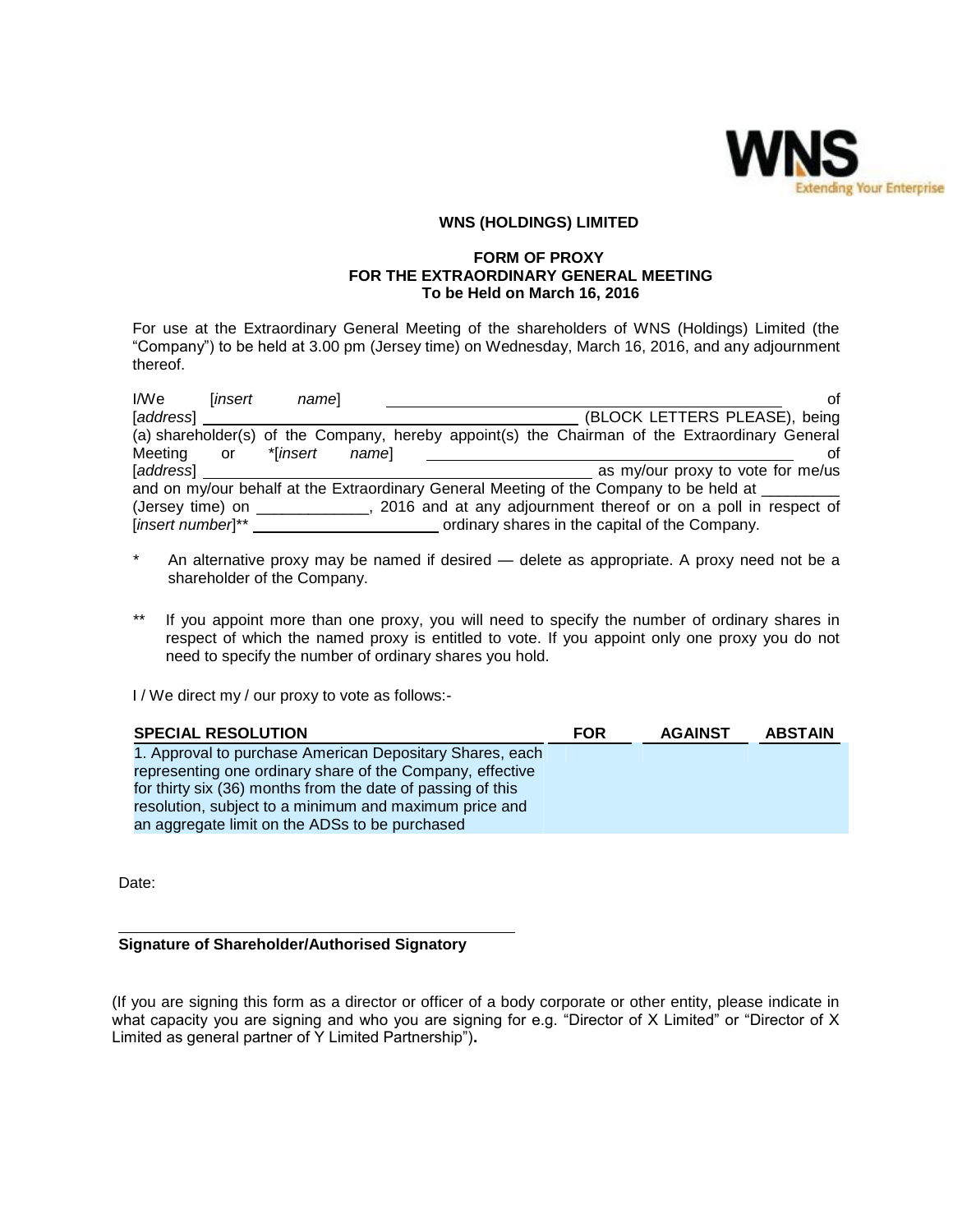#### **NOTES:**

- 1. Please indicate with an "X" in the appropriate box how you wish the proxy to vote.
- 2. The proxy will exercise his discretion as to how he votes or whether he abstains from voting:-
	- (a) on the resolution referred to in this Form of Proxy if no instruction is given in respect of the resolution; and
	- (b) on any business or resolution considered at the Extraordinary General Meeting other than the resolution referred to in this Form of Proxy.
- 3. To be valid, the instrument appointing a proxy, and any power of attorney or other authority (e.g. board minutes) under which it is signed (or a notarized copy of any such power or authority), must be deposited at our registered office at Queensway House, Hilgrove Street, St Helier, Jersey JE1 1ES, Channel Islands (Attn: Computershare Company Secretarial Services (Jersey) Limited) not less than 48 hours before the time appointed for the holding of the Extraordinary General Meeting or any adjournment thereof or for the taking of a poll at which the proxy proposes to vote.
- 4. A Form of Proxy executed by a corporation must be either under its common seal or signed by an officer or attorney duly authorized by the corporation.
- 5. In the case of joint holders, the names of all the joint holders should be stated in the Form of Proxy and all should sign it. Joint holders should elect one of their numbers to represent them in person or by proxy in their name. In the absence of such election, the vote of the holder whose name appears first in order in the Register of Shareholders, whether in person or by proxy, will be accepted to the exclusion of the votes of other joint holder(s). For this purpose, seniority is determined by the order in which the names appear in the Register of Shareholders.
- 6. A proxy may be revoked by: (i) giving the Company notice in writing deposited at our registered office at Queensway House, Hilgrove Street, St Helier, Jersey JE1 1ES, Channel Islands (Attn: Computershare Company Secretarial Services (Jersey) Limited) before the commencement of the Extraordinary General Meeting or any adjournment thereof or for the taking of a poll at which the proxy proposes to vote; (ii) depositing a new Form of Proxy with the Company Secretary before the commencement of the Extraordinary General Meeting or any adjournment thereof or for the taking of a poll at which the proxy proposes to vote (although it should be noted that the new Form of Proxy will only be a valid proxy, as opposed to being capable of revoking an earlier Form of Proxy, if deposited not less than 48 hours before the time appointed for the Extraordinary General Meeting or any adjournment thereof or for the taking of a poll at which the proxy proposes to vote); or (iii) the shareholder attending in person and voting on a poll. No instrument appointing a proxy shall be revoked by the appointing Shareholder attending and participating in a meeting, unless the appointing Shareholder votes on a poll at the meeting in respect of the ordinary shares for which the relevant proxy is appointed his proxy.
- 7. A body corporate which is a Shareholder entitled to attend and vote at the Extraordinary General Meeting may authorize a person to act as its representative at the Extraordinary General Meeting in respect of all or a particular number of the shares held by the Shareholder. A body corporate which is a Shareholder may appoint more than one person to act as its representative. If a body corporate which is a Shareholder appoints more than one person to act as its representative, each resolution (and each instrument of appointment) shall specify the number of shares held by the Shareholder for which the relevant person is appointed its representative. For the avoidance of doubt, a body corporate which is a Shareholder may appoint (in addition to the representatives (if any) appointed by it) any number of persons to act as its proxy at the Extraordinary General Meeting in respect of all or a particular number of the shares held by the Shareholder. A person duly authorized to act as a representative of a body corporate which is a Shareholder shall be entitled to exercise on behalf of the Shareholder the same powers (in respect of the number of shares held by the Shareholder for which the relevant person is appointed its representative) as the Shareholder could exercise. If a Shareholder which is a body corporate appoints more than one representative (but subject to the voting instructions (if any) given by the Shareholder), no representative need cast all the votes used by him in respect of any resolution in the same way as any other representative or